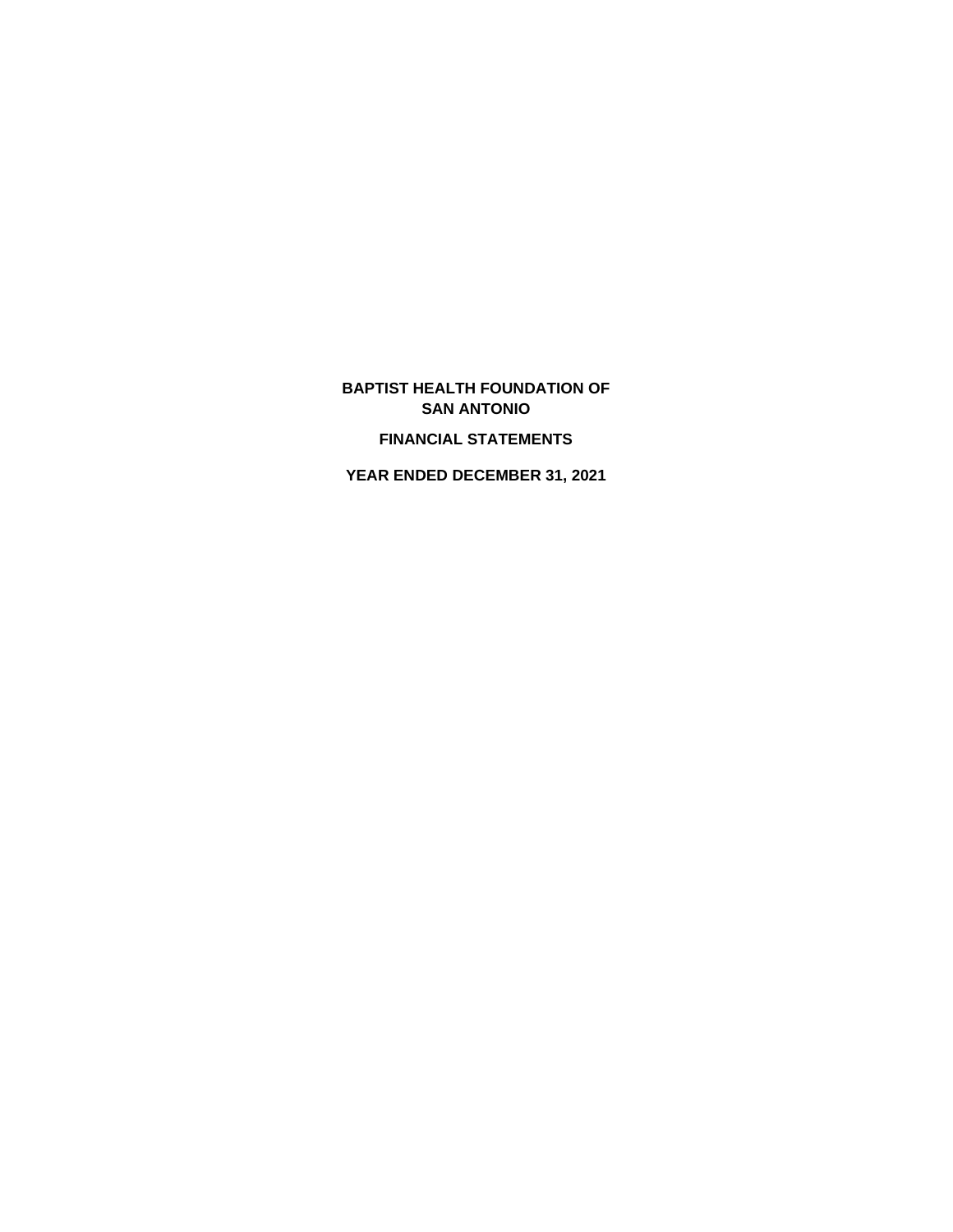# **FINANCIAL STATEMENTS**

Year Ended December 31, 2021

# **TABLE OF CONTENTS**

Page:

| <b>Financial statements</b> |  |
|-----------------------------|--|
|                             |  |
|                             |  |
|                             |  |
|                             |  |
|                             |  |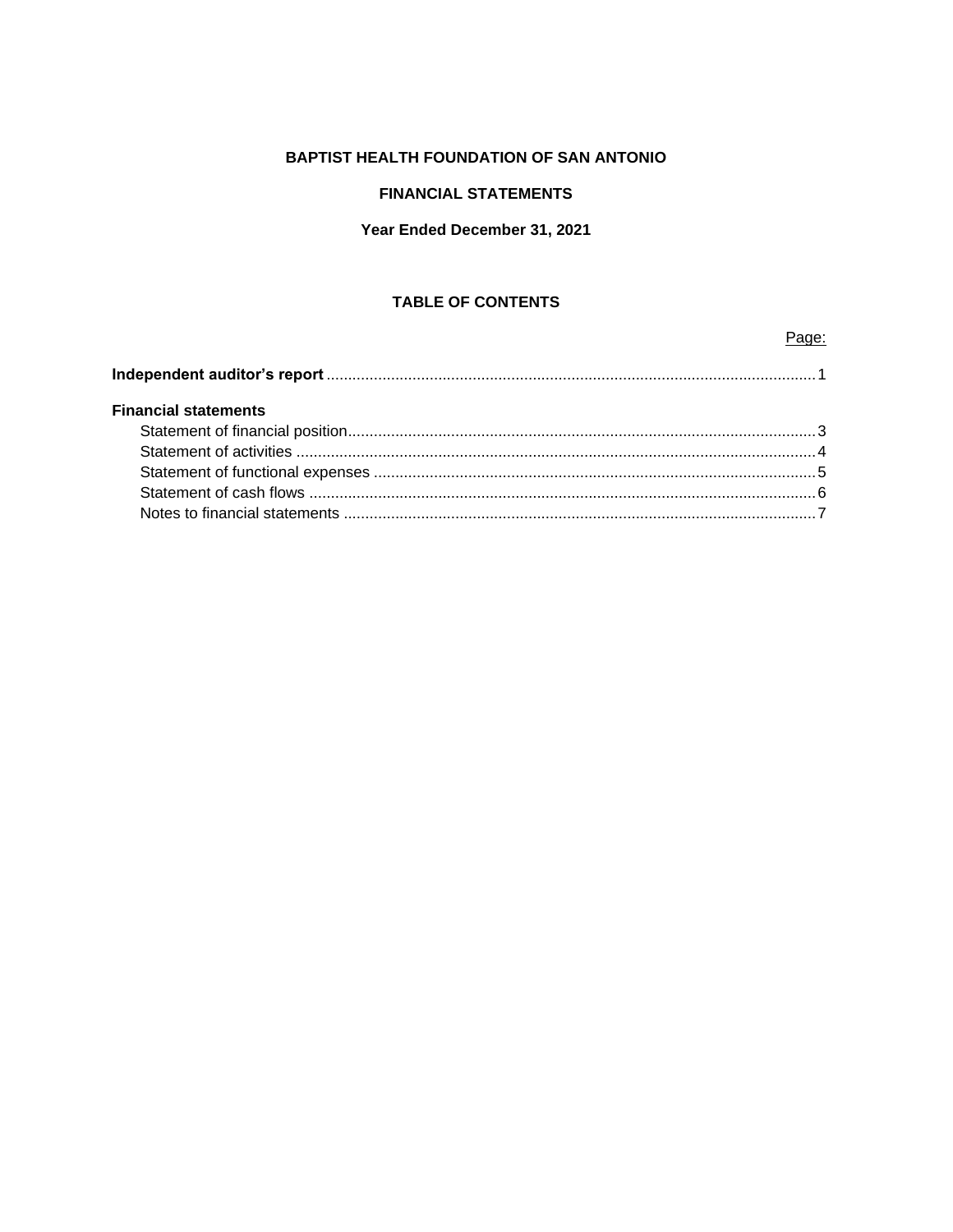## **Independent Auditor's Report**



Board of Trustees Baptist Health Foundation of San Antonio

### **Opinion**

We have audited the accompanying financial statements of Baptist Health Foundation of San Antonio (a nonprofit organization), which comprise the statements of financial position as of December 31, 2021 and 2020, and the related statements of activities and functional expenses as of December 31, 2021, the related statements of cash flows for the years ended December 31, 2021 and 2020, and the related notes to the financial statements.

In our opinion, the financial statements referred to above present fairly, in all material respects, the financial position of Baptist Health Foundation of San Antonio as of December 31, 2021 and 2020, the changes in net assets for the year ended December 31, 2021, and its cash flows for the years ended December 31, 2021 and 2020 in accordance with accounting principles generally accepted in the United States of America.

#### **Basis for Opinion**

We conducted our audit in accordance with auditing standards generally accepted in the United States of America. Our responsibilities under those standards are further described in the Auditor's Responsibilities for the Audit of the Financial Statements section of our report. We are required to be independent of Baptist Health Foundation of San Antonio and to meet our other ethical responsibilities in accordance with the relevant ethical requirements relating to our audit. We believe that the audit evidence we have obtained is sufficient and appropriate to provide a basis for our audit opinion.

### **Responsibilities of Management for the Financial Statements**

Management is responsible for the preparation and fair presentation of the financial statements in accordance with accounting principles generally accepted in the United States of America, and for the design, implementation, and maintenance of internal control relevant to the preparation and fair presentation of financial statements that are free from material misstatement, whether due to fraud or error.

In preparing the financial statements, management is required to evaluate whether there are conditions or events, considered in the aggregate, that raise substantial doubt about Baptist Health Foundation of San Antonio's ability to continue as a going concern within one year after the date that the financial statements are available to be issued.

### **Auditor's Responsibilities for the Audit of the Financial Statements**

Our objectives are to obtain reasonable assurance about whether the financial statements as a whole are free from material misstatement, whether due to fraud or error, and to issue an auditor's report that includes our opinion. Reasonable assurance is a high level of assurance but is not absolute assurance and therefore is not a guarantee that an audit conducted in accordance with generally accepted auditing standards will always detect a material misstatement when it exists. The risk of not detecting a material misstatement resulting from fraud is higher than for one resulting from error, as fraud may involve collusion, forgery, intentional omissions, misrepresentations, or the override of internal control. Misstatements, including omissions, are considered material if there is a substantial likelihood that, individually or in the aggregate, they would influence the judgment made by a reasonable user based on the financial statements.

> **Lincoln Center** 7800 W Interstate 10, Ste. 630 San Antonio, TX 78230-4750 210-979-7600 FAX 210-979-7679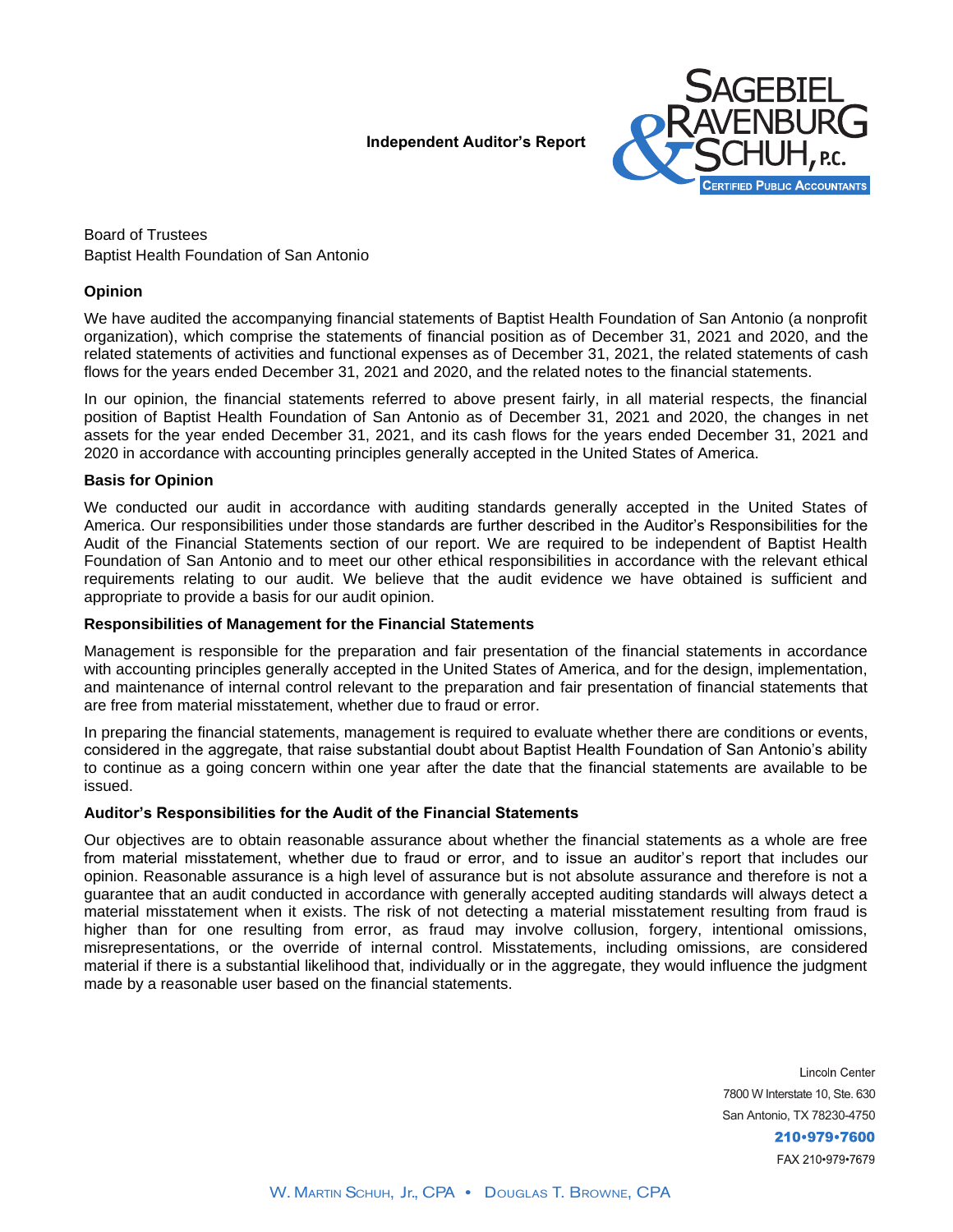#### **Auditor's Responsibilities for the Audit of the Financial Statements** (Continued)

In performing an audit in accordance with generally accepted auditing standards, we:

- Exercise professional judgment and maintain professional skepticism throughout the audit.
- Identify and assess the risks of material misstatement of the financial statements, whether due to fraud or error, and design and perform audit procedures responsive to those risks. Such procedures include examining, on a test basis, evidence regarding the amounts and disclosures in the financial statements.
- Obtain an understanding of internal control relevant to the audit in order to design audit procedures that are appropriate in the circumstances, but not for the purpose of expressing an opinion on the effectiveness of Baptist Health Foundation of San Antonio's internal control. Accordingly, no such opinion is expressed.
- Evaluate the appropriateness of accounting policies used and the reasonableness of significant accounting estimates made by management, as well as evaluate the overall presentation of the financial statements.
- Conclude whether, in our judgment, there are conditions or events, considered in the aggregate, that raise substantial doubt about Baptist Health Foundation of San Antonio's ability to continue as a going concern for a reasonable period of time.

We are required to communicate with those charged with governance regarding, among other matters, the planned scope and timing of the audit, significant audit findings, and certain internal control related matters that we identified during the audit.

#### **Report on Summarized Comparative Information**

We have previously audited Baptist Health Foundation of San Antonio's 2020 financial statements, and we expressed an unmodified audit opinion on those audited financial statements in our report dated March 23, 2021. In our opinion, the summarized comparative information presented herein as of and for the year ended December 31, 2020, is consistent, in all material respects, with the audited financial statements from which it has been derived.

Sagebiel, Ravenburg & Schut, P.C.

San Antonio, Texas April 27, 2022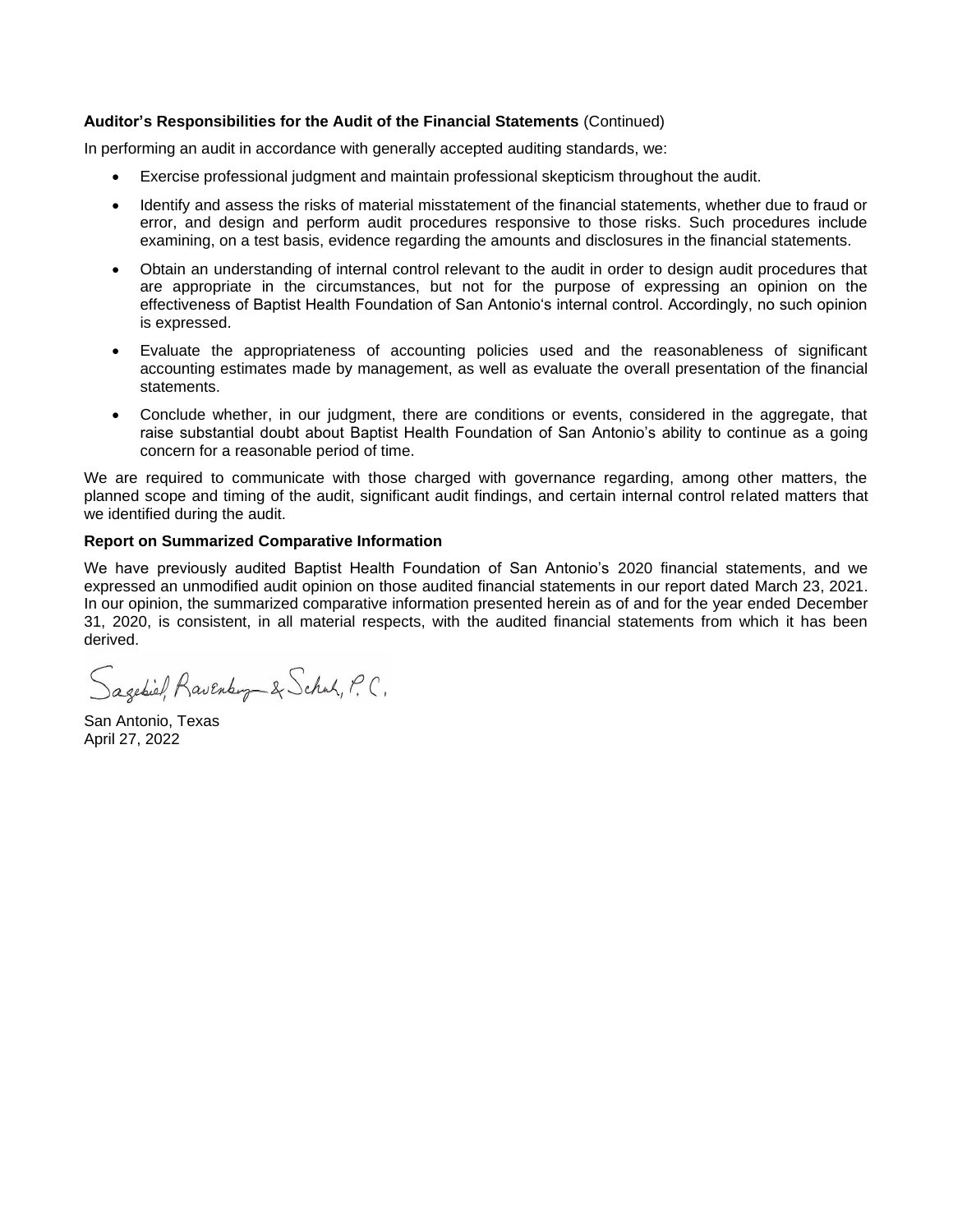# **STATEMENT OF FINANCIAL POSITION**

#### **December 31, 2021 and 2020** *(amounts in thousands)*

| <b>ASSETS</b>                                   | 2021              | 2020              |
|-------------------------------------------------|-------------------|-------------------|
| <b>Current assets:</b>                          |                   |                   |
| Cash and cash equivalents<br>Prepaid expenses   | \$<br>1,770<br>37 | \$<br>1,640<br>30 |
| <b>Total current assets</b>                     | 1,807             | 1,670             |
| <b>Investments</b>                              | 279,715           | 254,287           |
| Property and equipment, net                     |                   |                   |
| <b>Total assets</b>                             | \$<br>281,522     | \$<br>255,957     |
| <b>LIABILITIES AND NET ASSETS</b>               |                   |                   |
| <b>Current liabilities:</b>                     |                   |                   |
| Grants and accounts payable<br>Accrued expenses | \$<br>1,654<br>94 | \$<br>1,411<br>91 |
| <b>Total current liabilities</b>                | 1,748             | 1,502             |
| <b>Other liabilities:</b>                       |                   |                   |
| Grants payable, long-term                       | 1,612             | 1,397             |
| <b>Total liabilities</b>                        | 3,360             | 2,899             |
| <b>Net assets:</b>                              |                   |                   |

| Without donor restrictions       | 275.721 | 250.746 |
|----------------------------------|---------|---------|
| With donor restrictions          | 2.441   | 2.312   |
| Total net assets                 | 278.162 | 253,058 |
| Total liabilities and net assets | 281.522 | 255.957 |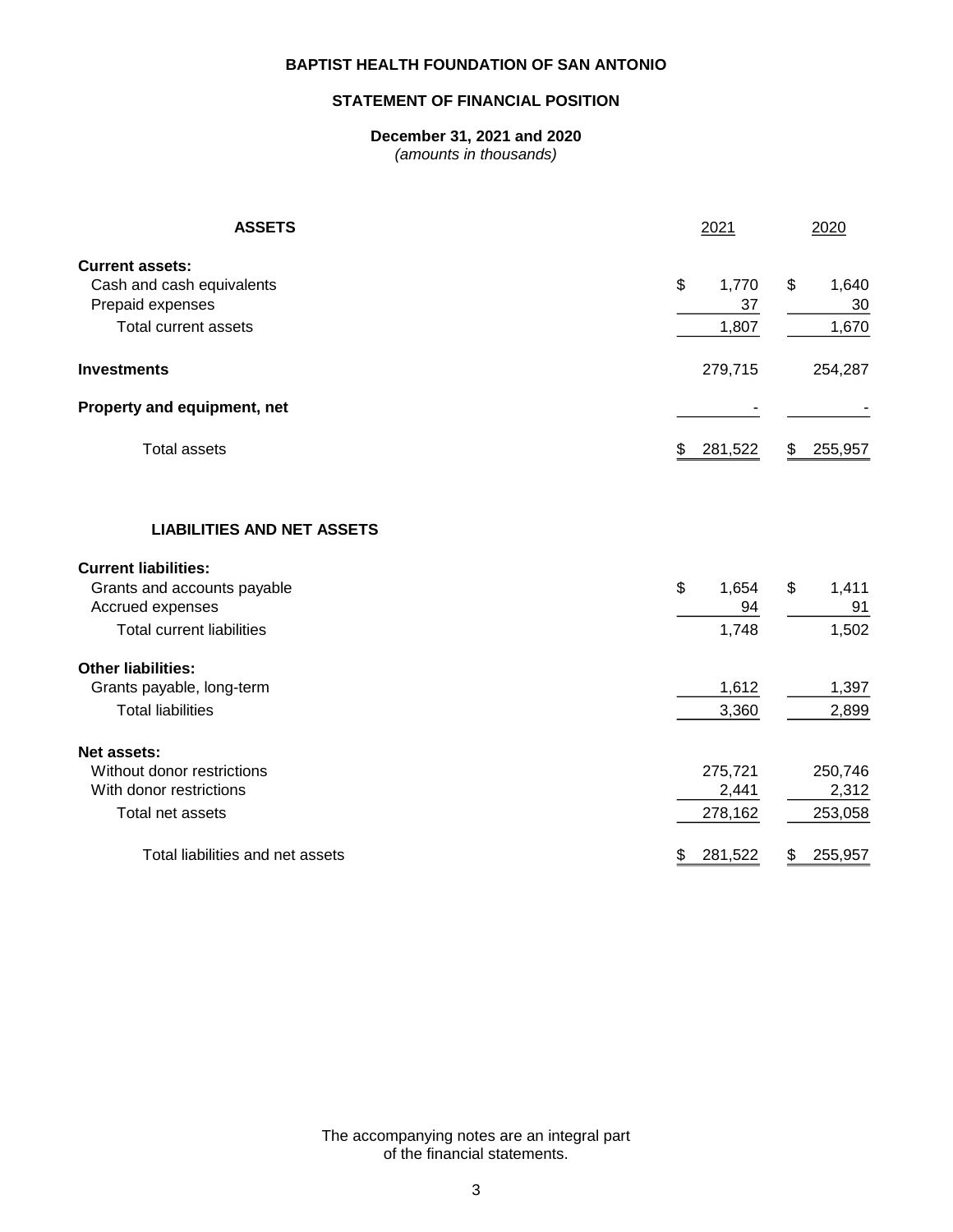# **STATEMENT OF ACTIVITIES**

#### **Year Ended December 31, 2021**

(With Comparative Totals for Year Ended December 31, 2020) *(amounts in thousands)*

|                                         | Without             |         | With |                     | Total  |         |        |         |
|-----------------------------------------|---------------------|---------|------|---------------------|--------|---------|--------|---------|
|                                         |                     | Donor   |      | Donor               |        |         |        |         |
|                                         | <b>Restrictions</b> |         |      | <b>Restrictions</b> |        | 2021    |        | 2020    |
| <b>Changes in net assets:</b>           |                     |         |      |                     |        |         |        |         |
| <b>Support and revenue:</b>             |                     |         |      |                     |        |         |        |         |
| Contributions                           | \$                  | 64      | \$   | 204                 | \$     | 268     | \$     | 230     |
| Investment return, net of fees of \$913 |                     |         |      |                     |        |         |        |         |
| in 2021 and \$831 in 2020               |                     | 34,049  |      | 227                 |        | 34,276  |        | 27,420  |
| Other income                            |                     | 12      |      |                     |        | 12      |        | 198     |
| Net assets released from restrictions   |                     | 302     |      | (302)               |        |         |        |         |
| Total support and revenue               | 34,427              |         | 129  |                     | 34,556 |         | 27,848 |         |
| <b>Expenses:</b>                        |                     |         |      |                     |        |         |        |         |
| Program services                        |                     | 8,566   |      |                     |        | 8,566   |        | 8,181   |
| Management and general                  |                     | 886     |      |                     |        | 886     |        | 855     |
| Total expenses                          |                     | 9,452   |      |                     |        | 9,452   |        | 9,036   |
| Change in net assets                    |                     | 24,975  |      | 129                 |        | 25,104  |        | 18,812  |
| Net assets at beginning of year         |                     | 250,746 |      | 2,312               |        | 253,058 |        | 234,246 |
| Net assets at end of year               |                     | 275,721 | \$   | 2,441               | \$     | 278,162 | \$     | 253,058 |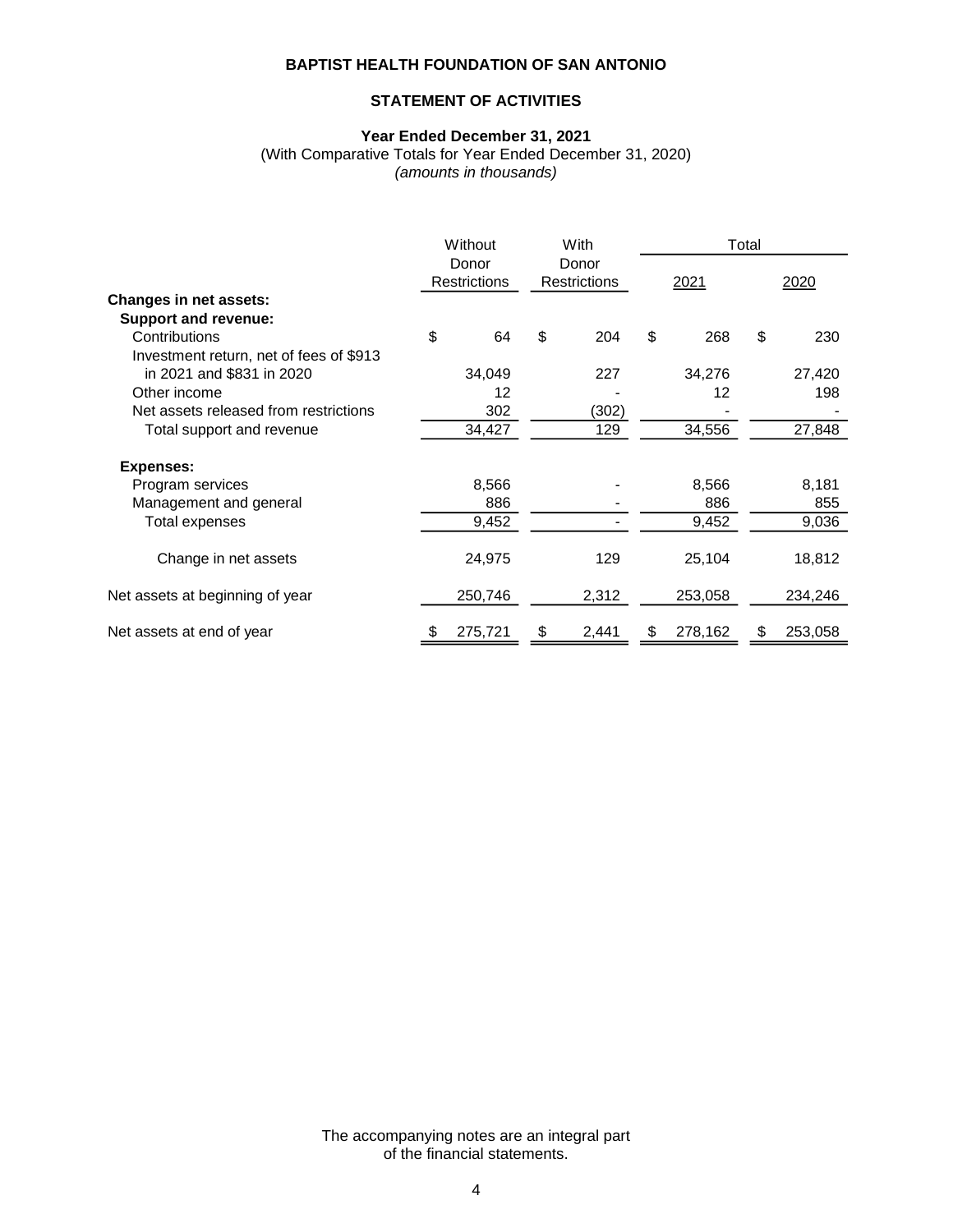### **STATEMENT OF FUNCTIONAL EXPENSES**

## **Year Ended December 31, 2021**

(With Comparative Totals for Year Ended December 31, 2020) *(amounts in thousands)*

|                                     |    | Program  |    | Management<br>and general |    | <b>Totals</b> |    |       |  |
|-------------------------------------|----|----------|----|---------------------------|----|---------------|----|-------|--|
|                                     |    | services |    |                           |    | 2021          |    | 2020  |  |
| <b>Salaries</b>                     | \$ |          | \$ | 517                       | \$ | 517           | \$ | 494   |  |
| Employee benefits                   |    |          |    | 109                       |    | 109           |    | 103   |  |
| Payroll taxes                       |    |          |    | 34                        |    | 34            |    | 32    |  |
| Total salaries and related expenses |    |          |    | 660                       |    | 660           |    | 629   |  |
| Contributions                       |    | 8,566    |    |                           |    | 8,566         |    | 8,181 |  |
| Insurance                           |    |          |    | 41                        |    | 41            |    | 34    |  |
| Miscellaneous                       |    |          |    | 48                        |    | 48            |    | 68    |  |
| Other                               |    |          |    | 33                        |    | 33            |    | 22    |  |
| Professional fees                   |    |          |    | 25                        |    | 25            |    | 21    |  |
| Rent expense                        |    |          |    | 79                        |    | 79            |    | 81    |  |
| Total expenses before depreciation  |    | 8,566    |    | 886                       |    | 9,452         |    | 9,036 |  |
| Depreciation                        |    |          |    |                           |    |               |    |       |  |
| Total expenses                      |    | 8,566    | \$ | 886                       |    | 9,452         |    | 9,036 |  |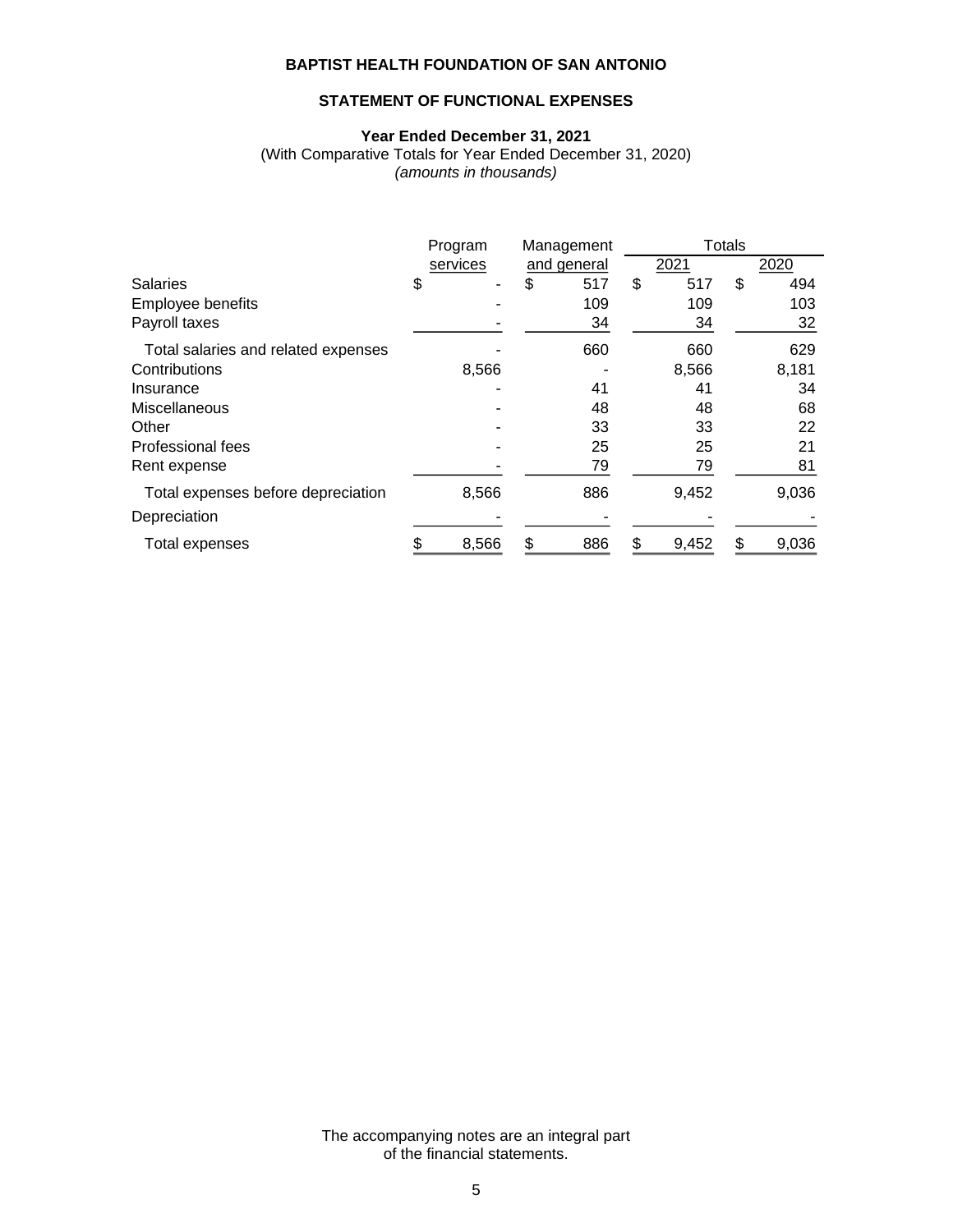# **STATEMENT OF CASH FLOWS**

### **Years Ended December 31, 2021 and 2020**

*(amounts in thousands)*

|                                                        | 2021         | 2020         |
|--------------------------------------------------------|--------------|--------------|
| Cash flows from operating activities:                  |              |              |
| Change in net assets                                   | \$<br>25,104 | \$<br>18,812 |
| Adjustments to reconcile change in net assets to       |              |              |
| net cash used by operating activities:                 |              |              |
| Net realized and unrealized gains                      |              |              |
| on investments                                         | (32, 581)    | (25, 526)    |
| Gifts restricted for long-term investing               | (1)          |              |
| Changes in:                                            |              |              |
| Prepaid expenses                                       | (7)          |              |
| Grants and accounts payable                            | 458          | 661          |
| Accrued expenses                                       | 3            | 15           |
| Net cash used by operating activities                  | (7,024)      | (6,037)      |
| Cash flows from investing activities:                  |              |              |
| Proceeds from sales and maturities of investments      | 93,799       | 105,793      |
| Purchases of investments                               | (86, 646)    | (100,839)    |
| Net cash provided by investing activities              | 7,153        | 4,954        |
| Cash flows from financing activities:                  |              |              |
| Proceeds from gifts restricted for long-term investing | 1            |              |
| Net cash provided by financing activities              |              |              |
| Net increase (decrease) in cash                        | 130          | (1,083)      |
| Cash and cash equivalents at beginning of year         | 1,640        | 2,723        |
| Cash and cash equivalents at end of year               | 1,770        | 1,640        |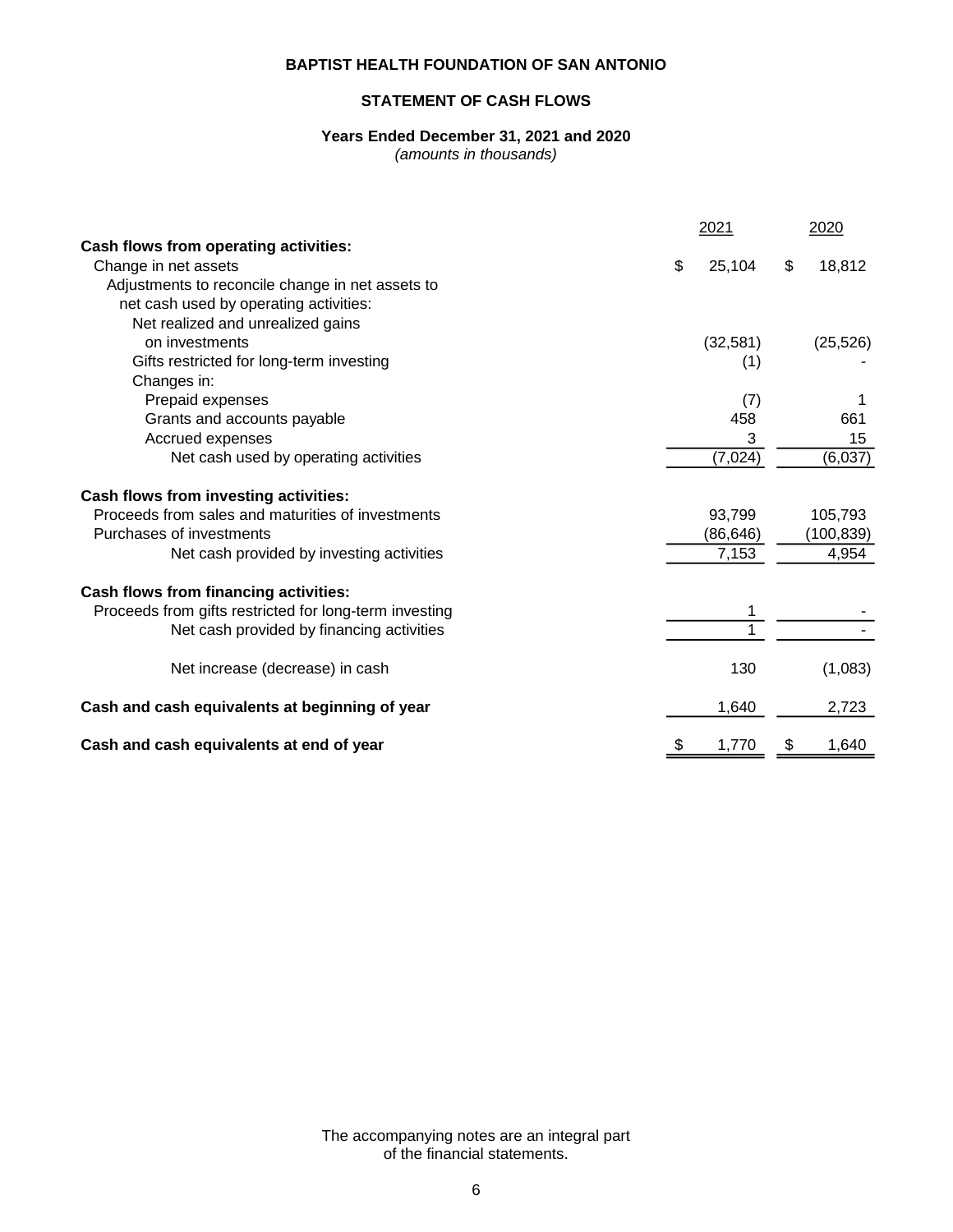#### **NOTES TO FINANCIAL STATEMENTS**

*(amounts in thousands)*

#### **1 NATURE OF ORGANIZATION**

Baptist Health Foundation of San Antonio ("the Foundation"), a Texas nonprofit corporation, was incorporated in 2004 for the purposes of providing and funding healthcare services and health education in Bexar County, Texas, and its seven contiguous counties. The Board of Trustees of the Foundation consists of 20 members. Fifty (50) percent plus one (1) are Class B trustees elected by the Baptist General Convention of Texas ("BGCT"), and the remaining trustees are Class A trustees elected by Class A trustees.

Funding of the Foundation primarily comes from investment income and from periodic contributions.

#### **Mission Statement**

The Foundation is committed to improving the health of our community by fostering and funding clinical, educational, spiritual, and scientific initiatives while honoring God and our Baptist heritage.

# **2 SUMMARY OF SIGNIFICANT ACCOUNTING POLICIES**

#### **Basis of Accounting**

The financial statements of the Foundation have been prepared on the accrual basis of accounting. The financial statements accordingly reflect all significant receivables, payables, and other liabilities.

### **Basis of Presentation**

The Foundation reports information regarding its financial position and activities according to two classes of net assets: net assets without donor restrictions and net assets with donor restrictions.

#### **Comparative Financial Information**

Certain financial information for the year ended December 31, 2020 in the accompanying statement of activities is included to provide a basis for comparison with the year ended December 31, 2021, and presents summarized totals only. Accordingly, such information should be read in conjunction with the Foundation's financial statements for the year ended December 31, 2020, from which the summarized information was derived.

#### **Revenue and Revenue Recognition**

Revenue is recognized when earned. Contributions are recognized when cash, or other assets, an unconditional promise to give, or notification of a beneficial interest is received. Conditional promises to give are not recognized until the conditions on which they depend have been substantially met or the donor has explicitly released the restriction.

#### **Support and Revenue With and Without Donor Restrictions**

Contributions received are recorded as increases in net assets without donor restrictions or net assets with donor restrictions, depending on the existence and/or nature of any donor restrictions.

### **Estimates**

Management uses estimates and assumptions in preparing financial statements. Those estimates and assumptions affect the reported amounts of assets and liabilities, the disclosure of contingent assets and liabilities, and the reported revenues and expenses. Actual results could differ from those estimates.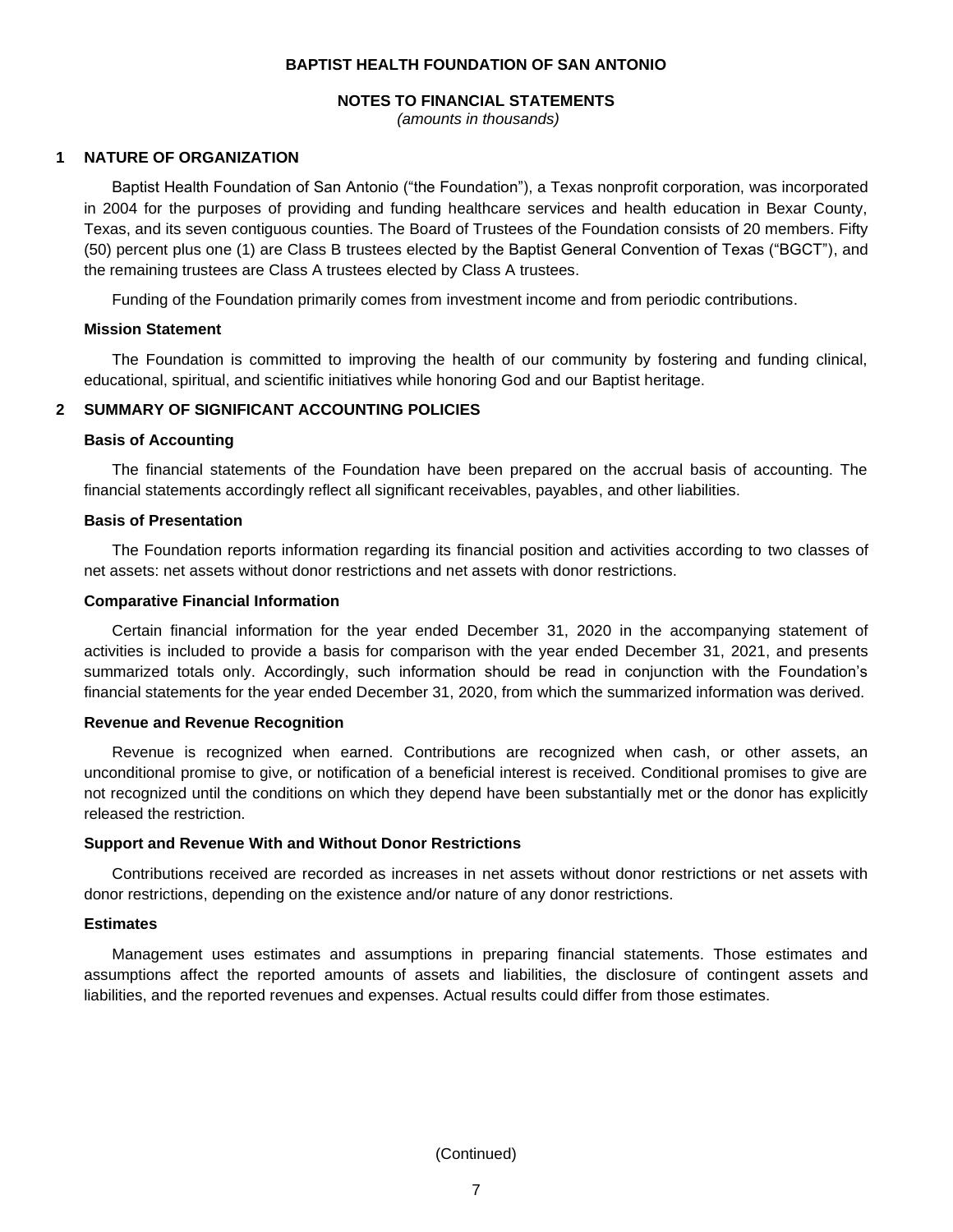**NOTES TO FINANCIAL STATEMENTS** (Continued) *(amounts in thousands)*

### **2 SUMMARY OF SIGNIFICANT ACCOUNTING POLICIES** (Continued)

#### **Cash and Cash Equivalents**

For purposes of the Statements of Cash Flows, the Foundation considers all highly liquid investments with an initial maturity of three months or less to be cash equivalents.

#### **Investments**

The Foundation carries investments in marketable securities with readily determinable fair values and all investments in debt securities at their fair values in the Statement of Financial Position. Unrealized gains and losses are included in the change in net assets in the accompanying Statement of Activities. Other equity investments are carried under the equity method or at cost.

### **Property and Equipment**

The Foundation capitalizes all expenditures for property and equipment in excess of \$3. Purchased property and equipment are carried at cost. Depreciation is computed using primarily the straight-line method.

#### **Income Taxes**

The Foundation is exempt from federal income tax under Section 501(c)(3) of the Internal Revenue Code.

### **Accounting Pronouncements Issued but Not Yet Adopted**

#### *Leases (Topic 842)*

In February 2016, the FASB issued ASU 2016-02, *Leases (Topic 842)*, to increase transparency and comparability among organizations by recognizing lease assets and lease liabilities on the statement of financial position and disclosing key information about leasing arrangements for lessees and lessors. The new standard applies a right-of-use (ROU) model that requires, for all leases with a lease term of more than 12 months, an asset representing its right to use the underlying asset for the lease term and a liability to make lease payments to be recorded.

The ASU is effective for the Foundation's fiscal years beginning after December 15, 2021 with early adoption permitted. Management is currently evaluating the impact of this ASU on its financial statements. This may affect the Foundation's financial statements in fiscal year 2022.

#### **Reclassifications**

Certain amounts in the prior-year financial statements have been reclassified for comparative purposes to conform with the presentation in the current-year financial statements.

#### **Subsequent Events**

Subsequent events were evaluated through April 27, 2022, which is the date the financial statements were available to be issued.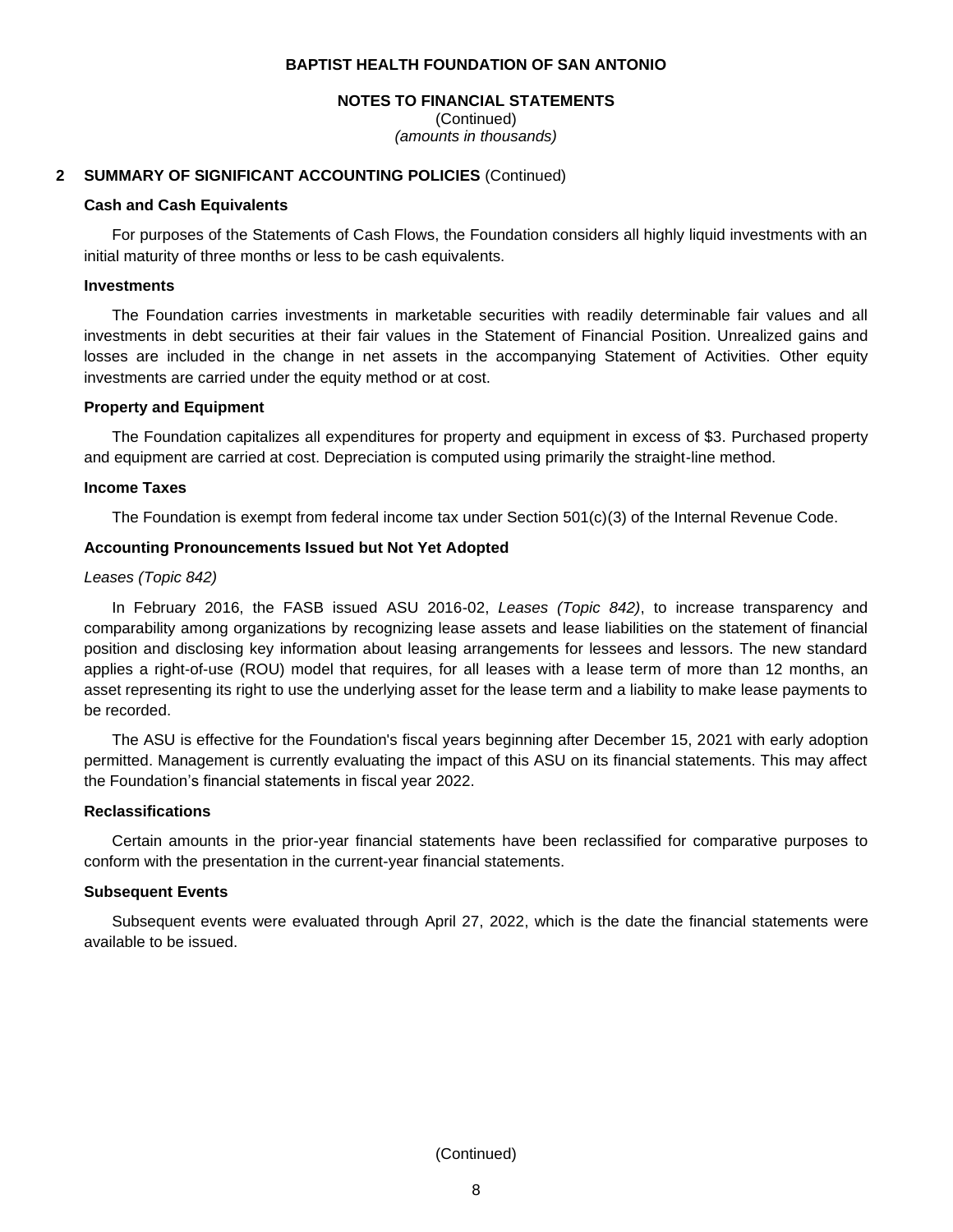### **NOTES TO FINANCIAL STATEMENTS** (Continued) *(amounts in thousands)*

# **3 CONCENTRATION OF CREDIT RISK**

The Foundation maintains its cash and cash equivalent balances in one financial institution. At December 31, 2021, the Foundation's cash and cash equivalents exceeded federally insured limits by \$1,525.

# **4 ENDOWMENTS**

The Foundation's endowment consists of approximately 29 individual funds established for scholarships and student awards. As required by generally-accepted accounting principles, net assets associated with endowment funds (including funds designated by the Board of Trustees to function as endowments) are classified and reported based on the existence or absence of donor-imposed restrictions.

Unless the donor has stipulated otherwise, the Board of Trustees of the Foundation interprets the Uniform Prudent Management of Institutional Funds Act (UPMIFA) as requiring the fair value of the original gift of the donor-restricted endowment funds—as of the gift date—to be preserved. Based on this interpretation, the Foundation classifies as net assets with donor restrictions:

- (a) the original value of gifts donated to the perpetual endowment;
- (b) the original value of subsequent gifts to the perpetual endowment; and
- (c) accumulations to the perpetual endowment made in accordance with the direction of the applicable donor gift instrument at the time the accumulation is added to the fund.

The remaining portion of the fund is classified as donor-restricted net assets that are not retained in perpetuity, until those amounts are appropriated for expenditure by the Foundation in a manner consistent with the standard of prudence prescribed by that standard. In accordance with that standard, the Foundation considers the following factors when deciding to appropriate or accumulate donor-restricted endowment funds:

- (a) the duration and preservation of various funds;
- (b) the purposes of the donor-restricted endowment funds;
- (c) general economic conditions:
- (d) the possible effect of inflation and deflation;
- (e) the expected total return from income and the appreciation of investments;
- (f) other resources of the Foundation; and
- (g) the Foundation's investment policies.

*Investment Return Objectives, Risk Parameters, and Strategies.* The Foundation has adopted investment and spending policies, as approved by the Board of Trustees, for endowment assets. Those policies attempt to provide a predictable stream of funding to programs supported by its endowment funds, while also maintaining the purchasing power of those endowment assets over the long-term. Therefore, the investment process is designed to achieve an after-cost total real rate of return (including investment income as well as capital appreciation) that is greater than the annual distribution, with acceptable levels of risk. Endowment assets are invested in a well-diversified asset mix (including equity and debt securities) that is intended to result in a consistent, inflation-protected rate of return. The asset mix has sufficient liquidity to make an annual distribution per the spending policy, while growing the funds if possible. The Foundation expects its endowment assets, over time, to produce an average annual rate of return approximately equal to the Consumer Price Index (CPI) plus 4.5%. Actual returns in any given year may vary from this amount. Investment risk is measured in terms of the total endowment fund; investment assets and allocation between asset classes and strategies are managed to prevent exposing the fund to unacceptable levels of risk.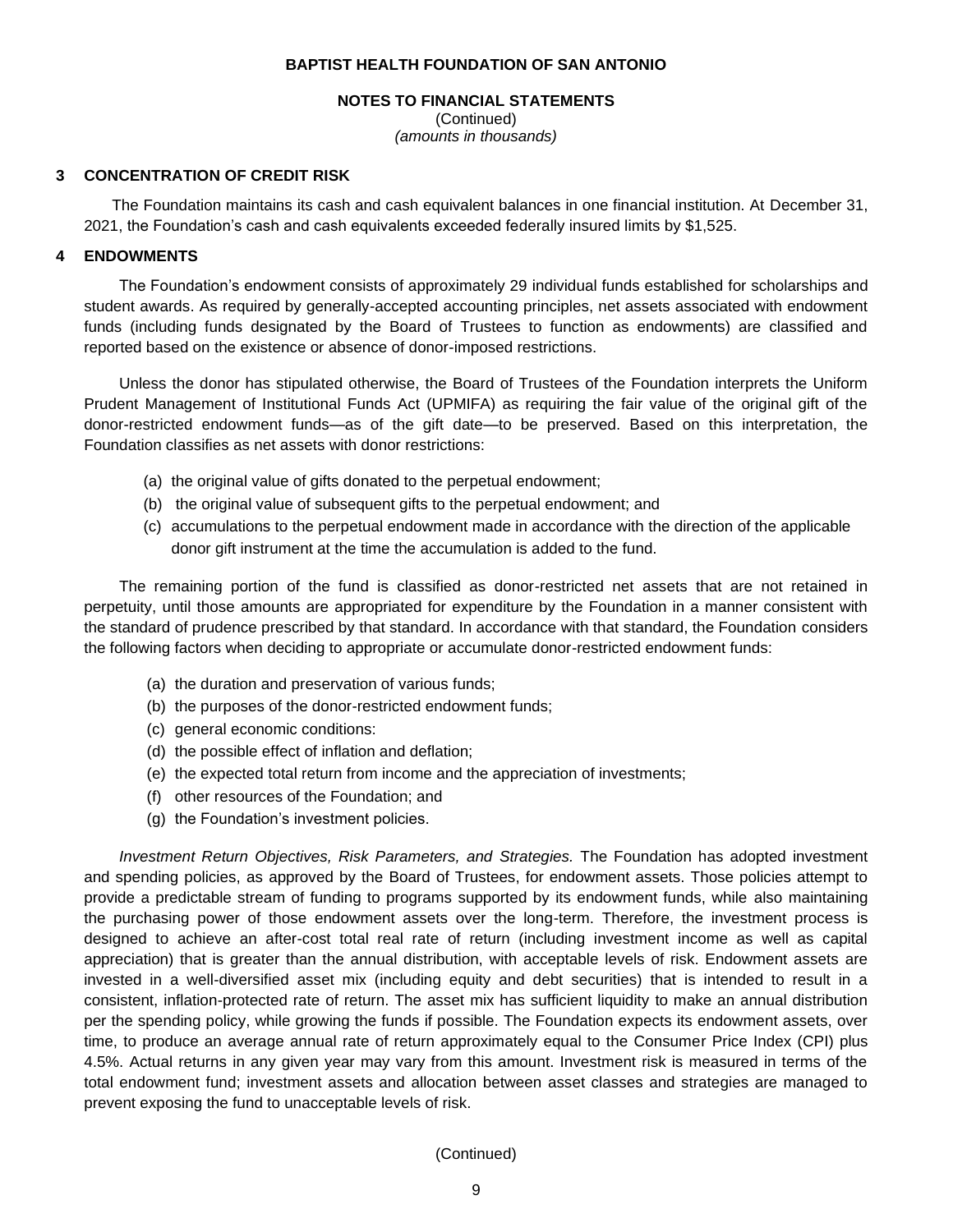**NOTES TO FINANCIAL STATEMENTS** (Continued)

*(amounts in thousands)*

### **4 ENDOWMENTS** (Continued)

*Spending Policy.* The Foundation's policy for yearly appropriation for distribution is as follows:

4.0% of the Foundation's endowment fund's average fair value over a 3-year period, beginning 3 years prior and ending at the year-end preceding the fiscal year of the planned distribution.

In establishing this policy, the Foundation considered the long-term expected return on its investment assets, the nature and duration of the individual endowment funds, (many of which must be maintained in perpetuity because of donor restrictions), and the possible effects of inflation. The Foundation expects the current spending policy to allow the Foundation to maintain the purchasing power of the endowment assets as well as to provide additional real growth through new gifts and investment return.

Endowment net asset composition by type of fund as of December 31 is as follows:

|                                  | 2021                |   |                                |        |        |           |                   |  |  |
|----------------------------------|---------------------|---|--------------------------------|--------|--------|-----------|-------------------|--|--|
|                                  | Without             |   | <b>With Donor Restrictions</b> |        |        | Total     |                   |  |  |
|                                  | Donor               |   | Purpose-                       |        |        |           | Endowment         |  |  |
|                                  | Restrictions        |   | Restricted                     | Corpus |        |           | <b>Net Assets</b> |  |  |
| Donor-restricted endowment funds | \$.                 |   | 822                            | S      | 1,619  |           | 2,441             |  |  |
|                                  |                     |   |                                |        |        |           |                   |  |  |
|                                  |                     |   |                                | 2020   |        |           |                   |  |  |
|                                  | Without             |   | <b>With Donor Restrictions</b> |        |        | Total     |                   |  |  |
|                                  | Donor               |   | Purpose-                       |        |        | Endowment |                   |  |  |
|                                  | <b>Restrictions</b> |   | Restricted                     |        | Corpus |           | <b>Net Assets</b> |  |  |
| Donor-restricted endowment funds | \$                  | S | 694                            | S      | 1,618  |           | 2,312             |  |  |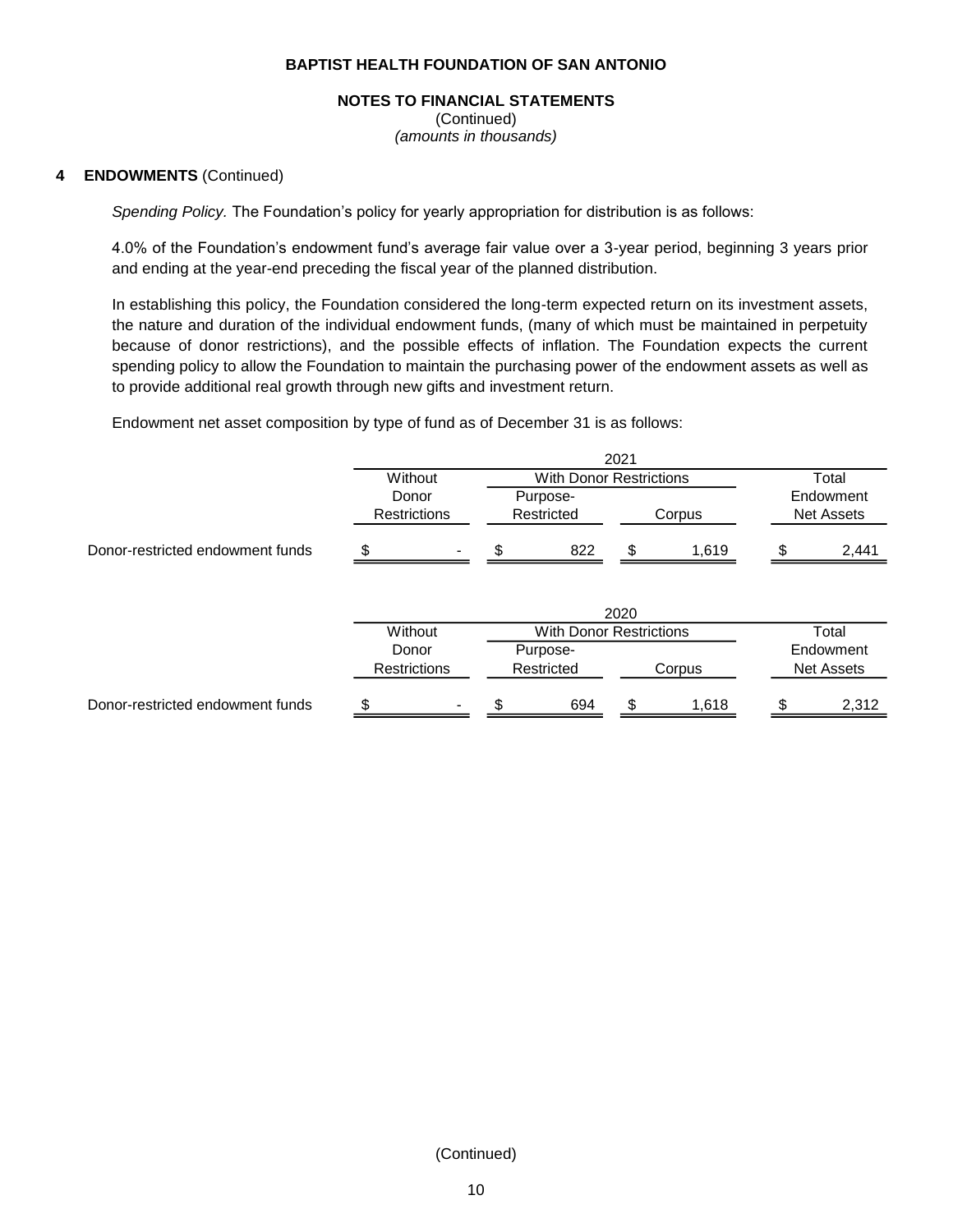# **NOTES TO FINANCIAL STATEMENTS**

(Continued)

*(amounts in thousands)*

# **4 ENDOWMENTS** (Continued)

Changes in endowment net assets as of December 31 are as follows:

|                                      |                              |                          |                                | 2021 |        |                         |
|--------------------------------------|------------------------------|--------------------------|--------------------------------|------|--------|-------------------------|
|                                      |                              | Without                  | <b>With Donor Restrictions</b> |      |        | Total                   |
|                                      | Donor<br><b>Restrictions</b> |                          | Purpose-<br>Restricted         |      | Corpus | Endowment<br>Net Assets |
| Endowment net assets, beginning      |                              |                          |                                |      |        |                         |
| of year                              | \$                           |                          | \$<br>694                      | \$   | 1.618  | \$<br>2,312             |
| Contributions                        |                              |                          |                                |      |        |                         |
| Investment income                    |                              |                          | 227                            |      |        | 227                     |
| Amounts appropriated for expenditure |                              |                          | (99)                           |      |        | (99)                    |
| Endowment net assets, end<br>of year |                              | $\overline{\phantom{0}}$ | 822                            |      | 1,619  | 2,441                   |

|                                      |                     |   |                                | 2020 |        |   |                   |
|--------------------------------------|---------------------|---|--------------------------------|------|--------|---|-------------------|
|                                      | Without             |   | <b>With Donor Restrictions</b> |      |        |   | Total             |
|                                      | Donor               |   | Purpose-                       |      |        |   | Endowment         |
|                                      | <b>Restrictions</b> |   | Restricted                     |      | Corpus |   | <b>Net Assets</b> |
| Endowment net assets, beginning      |                     |   |                                |      |        |   |                   |
| of year                              | \$                  | J | 479                            | \$   | 1,618  | S | 2,097             |
| Contributions                        |                     |   |                                |      |        |   |                   |
| Investment income                    |                     |   | 307                            |      |        |   | 307               |
| Amounts appropriated for expenditure |                     |   | (92)                           |      |        |   | (92)              |
| Endowment net assets, end            |                     |   |                                |      |        |   |                   |
| of year                              |                     |   | 694                            |      | 1,618  |   | 2,312             |

# **5 PROPERTY AND EQUIPMENT**

Property and equipment consist of the following:

|                             | 2021 | 2020 |
|-----------------------------|------|------|
| Leasehold improvements      | 17   |      |
| Computer hardware           | 5    | 5    |
| Computer software           | 54   | 54   |
| Accumulated depreciation    | (76) | (76) |
| Property and equipment, net | ۰    |      |
|                             |      |      |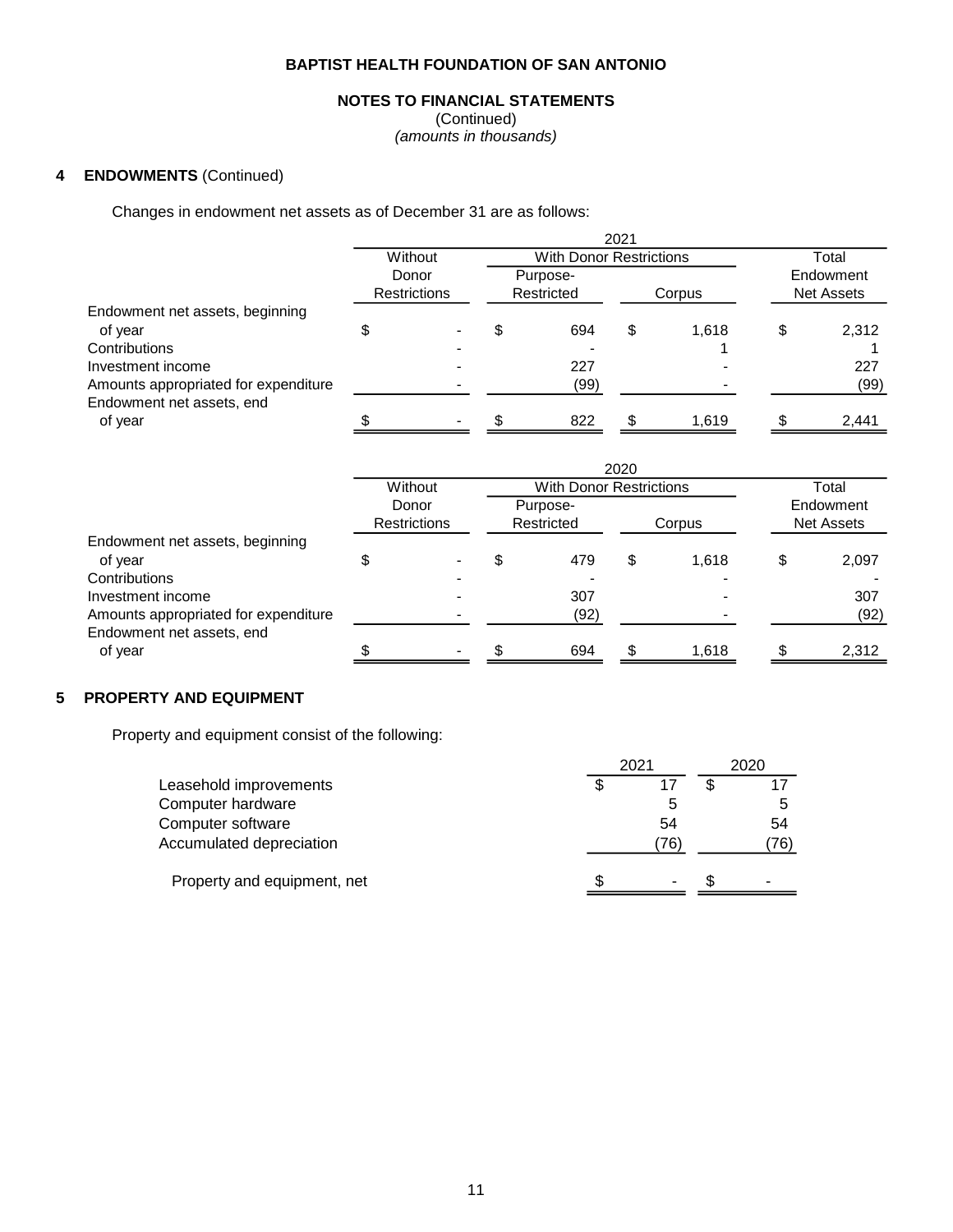# **NOTES TO FINANCIAL STATEMENTS**

(Continued)

*(amounts in thousands)*

# **6 INVESTMENTS**

Investments at December 31 were comprised of the following:

|                                         | 2021         | 2020          |
|-----------------------------------------|--------------|---------------|
| Money market mutual funds               | \$.<br>3.039 | \$<br>3.155   |
| Equity securities                       | 120,963      | 118,116       |
| Corporate bonds and bond funds          | 39,231       | 34,837        |
| Mortgage-backed securities              | 10.321       | 1,051         |
| U.S. government securities              | 16.802       | 20,079        |
| Hedge funds and alternative investments | 88,771       | 76,461        |
| Investments carried at fair value       | 279,127      | 253,699       |
|                                         |              |               |
| Investment in Vizient, Inc.             | 230          | 230           |
| Investment in VHS-SA Ltd.               | 358          | 358           |
| Other investments                       | 588          | 588           |
| Total long-term investments             | S<br>279.715 | 254,287<br>æ. |

Investment return is summarized as follows:

|                                  | Without donor<br>restrictions |    | With donor<br>restrictions | Total<br>2021 | 2020        |
|----------------------------------|-------------------------------|----|----------------------------|---------------|-------------|
| Interest and dividend income     | 2.381                         | \$ | 227                        | 2.608         | \$<br>2.417 |
| Realized gains and losses, net   | 17,533                        |    |                            | 17,533        | 9,436       |
| Unrealized gains and losses, net | 15,048                        |    |                            | 15.048        | 16,398      |
| Investment fees and expenses     | (913)                         |    |                            | (913)         | (831)       |
| Total investment return, net     | 34.049                        | S  | 227                        | 34.276        | 27,420      |

# **7 FAIR VALUE MEASUREMENTS**

The Fair Value Measurements and Disclosures Topic of the Financial Accounting Standards Board (FASB) Accounting Standards Codification defines fair value, establishes a three-level valuation hierarchy for disclosure of fair value measurements, and expands disclosures about fair value measurements. An instrument's categorization within the hierarchy is based upon the lowest level of input that is significant to the fair value measurement. Therefore, for instruments classified in levels 1 and 2 of the hierarchy, where inputs are principally based on observable market data, there is less judgment applied in arriving at a fair value measurement. For instruments classified within level 3 of the hierarchy, judgments are more significant.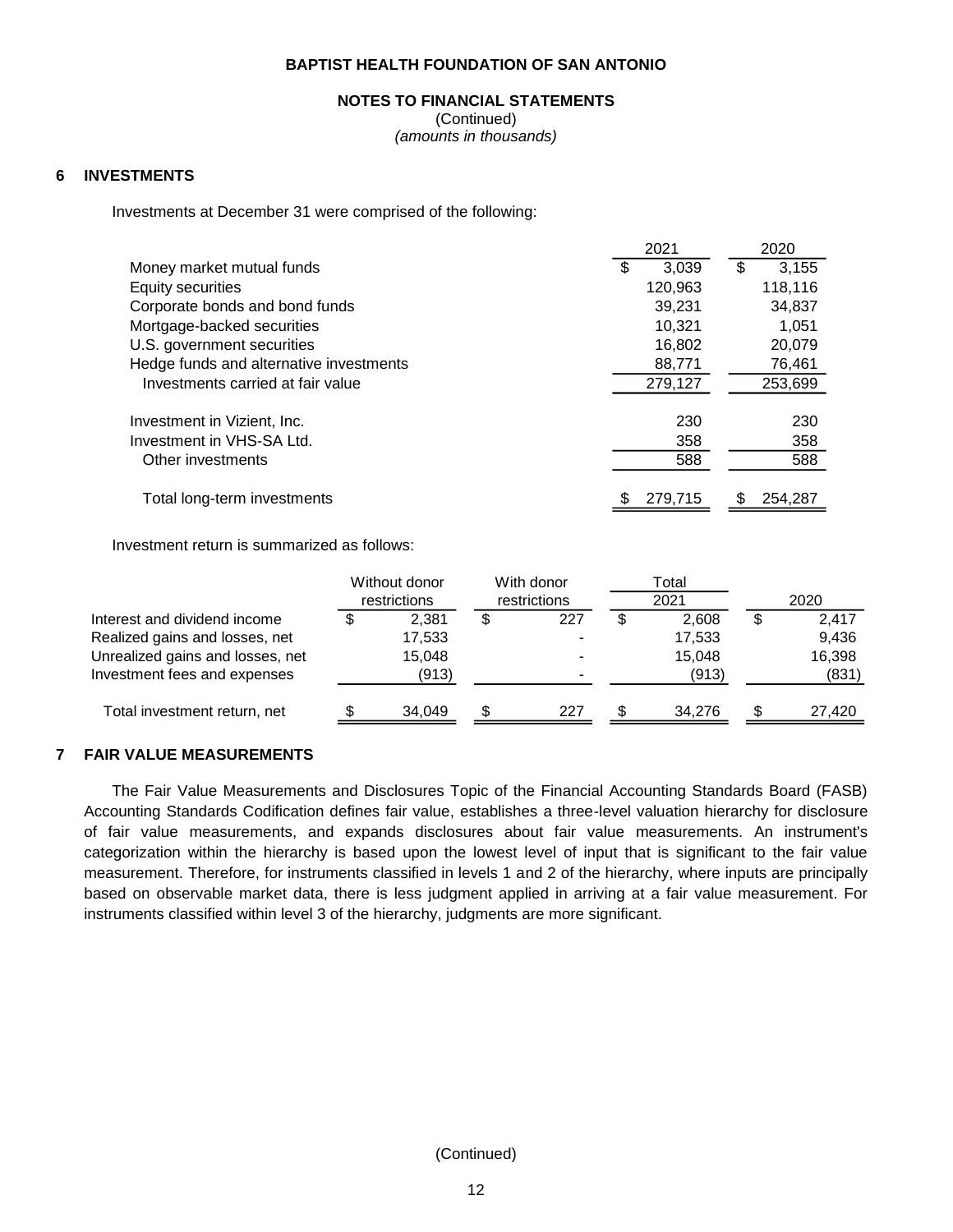# **NOTES TO FINANCIAL STATEMENTS**

(Continued)

*(amounts in thousands)*

## **7 FAIR VALUE MEASUREMENTS** (Continued)

Fair values of assets measured on a recurring basis at December 31 are as follows:

| 2021 |                            |                                                                                                                                                                                   |                  |                                                           |  |                                                    |                                                |
|------|----------------------------|-----------------------------------------------------------------------------------------------------------------------------------------------------------------------------------|------------------|-----------------------------------------------------------|--|----------------------------------------------------|------------------------------------------------|
|      |                            |                                                                                                                                                                                   |                  |                                                           |  |                                                    | Total                                          |
| \$   | 3,039<br>120,963<br>39,231 | \$                                                                                                                                                                                | 10,321<br>16,802 | \$                                                        |  | S                                                  | 3,039<br>120,963<br>39,231<br>10,321<br>16,802 |
|      | 163,233                    | \$                                                                                                                                                                                | 27,123           |                                                           |  |                                                    | 190,356<br>88,771<br>279,127                   |
|      |                            |                                                                                                                                                                                   |                  |                                                           |  |                                                    | 588                                            |
|      |                            |                                                                                                                                                                                   |                  |                                                           |  |                                                    | 279,715                                        |
|      |                            | <b>Quoted Prices</b><br>in Active<br><b>Markets</b><br>(Level 1)<br>investments measured at net asset value or equivalent<br>Other investments under the equity method or at cost |                  | Significant<br>Other<br>Observable<br>Inputs<br>(Level 2) |  | Significant<br>Unobservable<br>Inputs<br>(Level 3) |                                                |

|                                                      | 2020 |                      |    |             |    |              |    |         |
|------------------------------------------------------|------|----------------------|----|-------------|----|--------------|----|---------|
|                                                      |      |                      |    | Significant |    |              |    |         |
|                                                      |      | <b>Quoted Prices</b> |    | Other       |    | Significant  |    |         |
|                                                      |      | in Active            |    | Observable  |    | Unobservable |    |         |
|                                                      |      | <b>Markets</b>       |    | Inputs      |    | Inputs       |    |         |
|                                                      |      | (Level 1)            |    | (Level 2)   |    | (Level 3)    |    | Total   |
| Money market mutual funds                            | \$   | 3,155                | \$ |             | \$ |              | \$ | 3,155   |
| <b>Equity securities</b>                             |      | 118,116              |    |             |    |              |    | 118,116 |
| Corporate bonds and bond funds                       |      | 34,837               |    |             |    |              |    | 34,837  |
| Mortgage-backed securities                           |      |                      |    | 1,051       |    |              |    | 1,051   |
| Government securities                                |      |                      |    | 20,079      |    |              |    | 20,079  |
| Hedge funds and alternative investments              |      |                      |    |             |    | 76,461       |    | 76,461  |
| Investments carried at fair value                    |      | 156,108              | \$ | 21,130      | \$ | 76,461       |    | 253,699 |
| Other investments under the equity method or at cost |      |                      |    |             |    |              |    | 588     |
| <b>Total investments</b>                             |      |                      |    |             |    |              | \$ | 254.287 |

Effective January 1, 2021, the Foundation elected to apply the practical expedient permitting the estimation of the fair value of certain investments using the net asset value per share (or equivalent) of those investments. As such, those investments were reclassified out of Level 3 in the fair value hierarchy as of that date and are presented separately in the reconciliation of fair value measurements to total investments.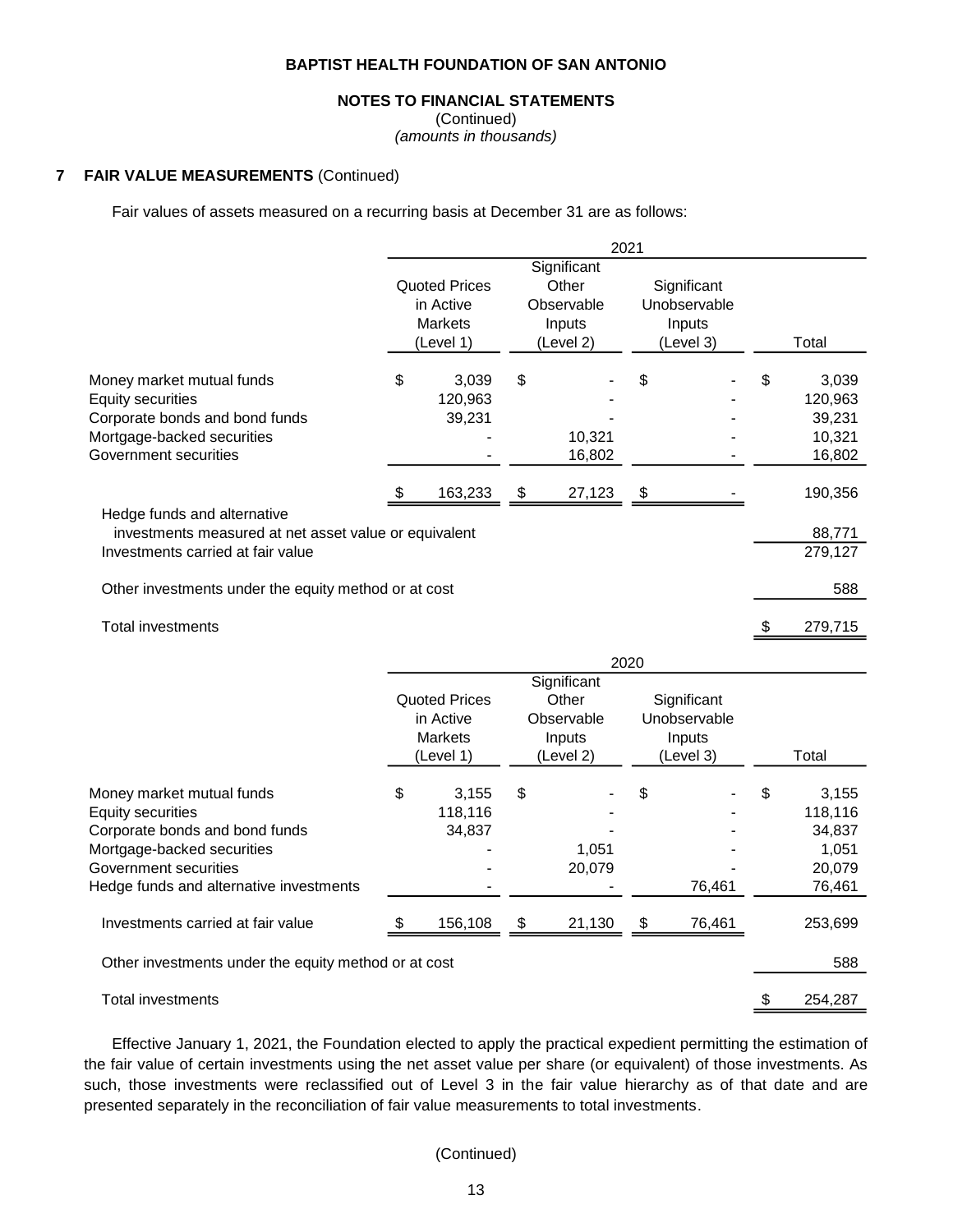**NOTES TO FINANCIAL STATEMENTS**

(Continued)

*(amounts in thousands)*

## **7 FAIR VALUE MEASUREMENTS** (Continued)

Assets measured at fair value on a recurring basis at December 31 using significant unobservable inputs (Level 3 inputs) are as follows:

|                                            |                          |           |                                   | 2021                                                |                          |                       |
|--------------------------------------------|--------------------------|-----------|-----------------------------------|-----------------------------------------------------|--------------------------|-----------------------|
|                                            | <b>Beginning Balance</b> | Purchases | Sales and<br><b>Distributions</b> | Realized and<br><b>Unrealized Gains</b><br>(Losses) | <b>Reclassifications</b> | <b>Ending Balance</b> |
| Hedge funds and<br>alternative investments | 76,461                   | \$        | \$                                | \$                                                  | \$<br>(76,461)           | \$                    |
|                                            |                          |           |                                   | 2020                                                |                          |                       |
|                                            |                          |           |                                   | Realized and                                        |                          |                       |
|                                            | <b>Beginning Balance</b> | Purchases | Sales and<br><b>Distributions</b> | <b>Unrealized Gains</b><br>(Losses)                 | Reclassifications        | <b>Ending Balance</b> |
| Hedge funds and<br>alternative investments | 33,348                   |           |                                   | 1,805                                               | 41,308                   | 76,461                |

## Investments Measured at Net Asset Value or Equivalent

The following table lists investments measured at net asset value by major category:

|                                          |    |                   |            |             | 2021                    |                      |  |  |  |  |  |
|------------------------------------------|----|-------------------|------------|-------------|-------------------------|----------------------|--|--|--|--|--|
|                                          |    |                   | Redemption |             |                         |                      |  |  |  |  |  |
|                                          |    |                   |            | Unfunded    | Frequency               | Redemption           |  |  |  |  |  |
|                                          |    | <b>Fair Value</b> |            | Commitments | (if currently eligible) | <b>Notice Period</b> |  |  |  |  |  |
| International equity hedge fund (a)      | S  | 27.260            | \$         |             | monthly                 | 10 days              |  |  |  |  |  |
| Defensive equity strategy hedge fund (b) |    | 20,293            |            |             | monthly                 | 5 days               |  |  |  |  |  |
| Multi-strategy hedge fund (c)            |    | 9,617             |            |             | annually                | 90 days              |  |  |  |  |  |
| Multi-strategy funds of funds (d)        |    | 31,601            |            |             | quarterly, semiannually | 95 days              |  |  |  |  |  |
|                                          | \$ | 88,771            | \$         |             |                         |                      |  |  |  |  |  |

- a. This class includes an investment in a hedge fund that invests in equity securities of non-tobacco companies located in countries other than the United States and Canada, with a goal of long-term growth. The fair values of the investments in this class have been estimated using the net asset value per share of the investments.
- b. This class includes an investment in a hedge fund that invests in a variety of equity securities, debt securities, and derivatives. Management of this fund aims to provide favorable performance relative to the S&P 500 index, with the strongest relative performance when the index experiences negative returns, by employing an options-based strategy that utilizes a fully covered option strangle (selling out-of-the-money put and call options). The fair values of the investments in this class have been estimated using the net asset value per share of the investments.
- c. This class includes an investment in a hedge fund that invests in a wide variety of equity and debt securities and derivatives, with the aim of seeking attractive, long-term, risk-adjusted returns with low correlation to markets. The fair values of the investments in this class have been estimated using the net asset value per share of the investments.
- d. This class includes investments in hedge funds that invest in a variety of privately-offered investment funds and pooled investment vehicles. The different managers of the underlying funds engage in a variety of investing strategies and invest in a variety of financial instruments. The fair values of the investments in this class have been estimated using the net asset value per share of the investments.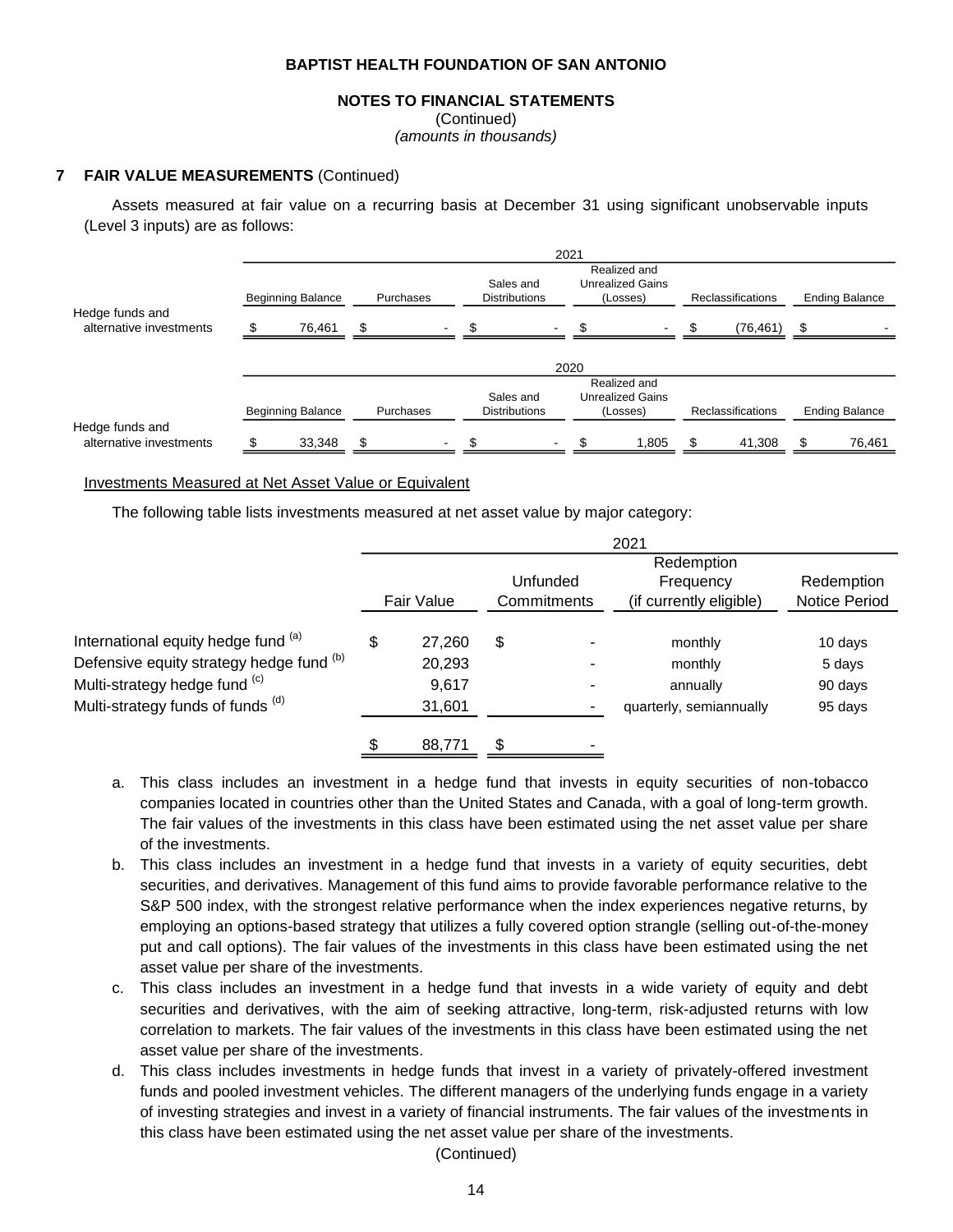**NOTES TO FINANCIAL STATEMENTS**

(Continued)

*(amounts in thousands)*

### **7 FAIR VALUE MEASUREMENTS (Continued)**

### Fair Values of Financial Instruments

The following methods and assumptions were used to determine the fair value of each class of financial instruments:

- Cash and cash equivalents The carrying amount approximates fair value because of the short maturities of these investments.
- Long-term investments The fair values of some investments are determined based on quoted market prices for identical or similar assets, interest rates and yield curves observable at commonly quoted intervals, and net asset value per share of the investment. It was not practical to determine the fair value of investments representing minority interests in untraded companies without incurring excessive costs. Those investments are carried under the equity method or at original cost in the Statement of Financial Position.

The fair values of the Foundation's financial instruments at December 31 are as follows:

|                                                                            | 2021               |                |            |         |                    | 2020           |                   |         |  |
|----------------------------------------------------------------------------|--------------------|----------------|------------|---------|--------------------|----------------|-------------------|---------|--|
|                                                                            | Carrying<br>Amount |                | Fair Value |         | Carrying<br>Amount |                | <b>Fair Value</b> |         |  |
| Cash and cash equivalents<br>Long-term investments for which it is:        | \$                 | 1.770          |            | 1.770   | -S                 | 1.640          |                   | 1.640   |  |
| Practical to determine fair value<br>Not practical to determine fair value |                    | 279.127<br>588 |            | 279.127 |                    | 253,699<br>588 |                   | 253,699 |  |

### **8 CONDITIONAL GRANT AWARD**

The outstanding unpaid balance of a conditional grant awarded to the Foundation for student scholarships was \$200 and \$400 as of December 31, 2021 and 2020. These amounts are not recognized in the financial statements, as conditional grant awards and promises to give are not recognized until the conditions are substantially met. The Foundation expects to receive the funds for this grant in one final annual installment of \$200 next year, and will recognize those amounts when they are received and expended for the specified purpose.

### **9 GRANTS PAYABLE**

Grants authorized but unpaid at year end are reported as liabilities. The following is a summary of grants authorized and payable at December 31, 2021:

| To be paid in 2022           | \$. | 1.654 |
|------------------------------|-----|-------|
| To be paid in 2023           |     | 1.031 |
| To be paid in 2024           |     | 340   |
| To be paid in 2025           |     | 241   |
| Grants authorized but unpaid |     | 3.266 |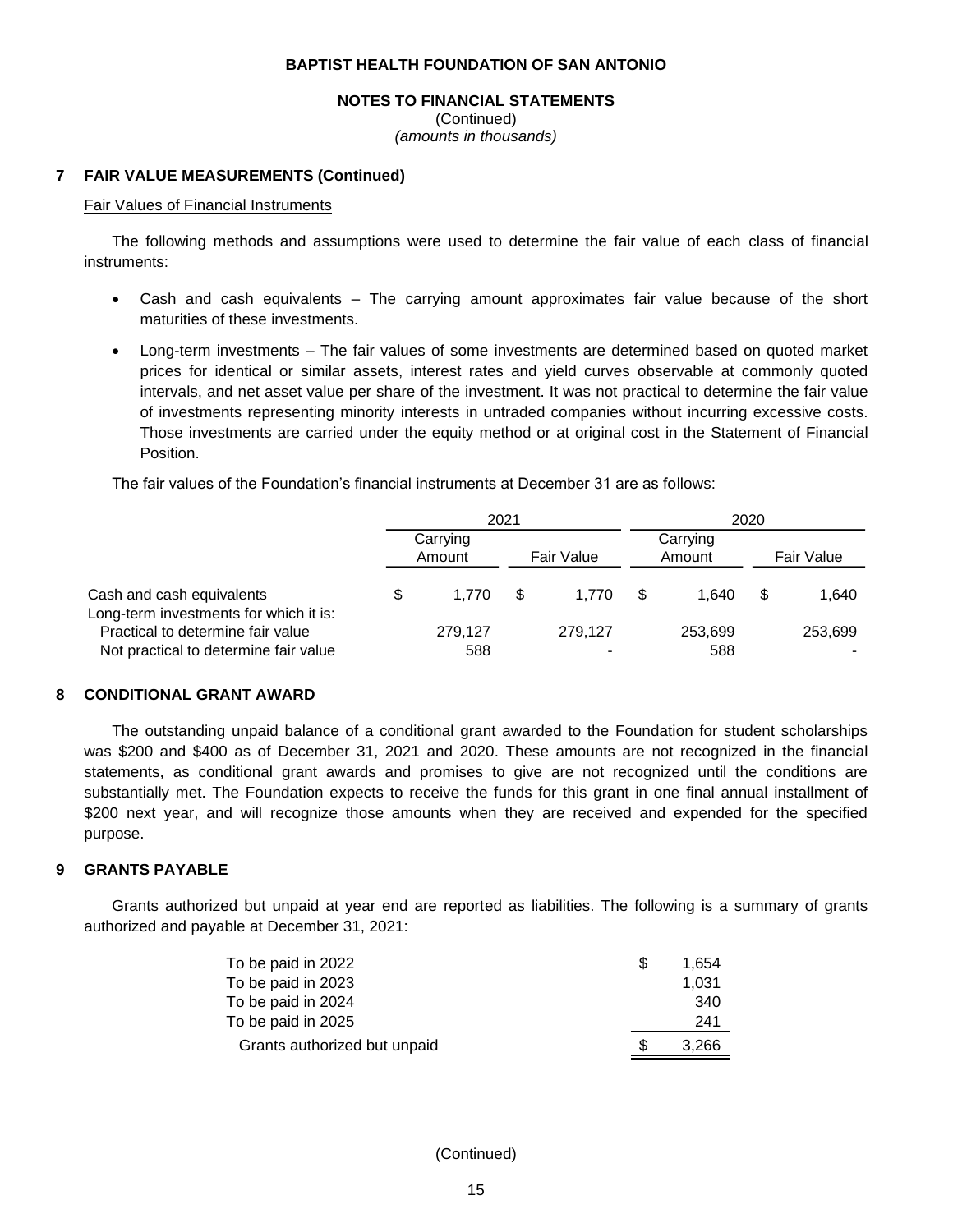### **NOTES TO FINANCIAL STATEMENTS**

(Continued)

*(amounts in thousands)*

## **10 NET ASSETS WITH DONOR RESTRICTIONS**

Net assets with donor restrictions are available for the following purposes:

|                                                                                                  |   | $202^{\circ}$ |  |       |
|--------------------------------------------------------------------------------------------------|---|---------------|--|-------|
| Subject to expenditure for specified purpose:<br>Scholarships and student awards                 | S | 822           |  | 694   |
| Original endowment gift amounts required by donor<br>to be retained in perpetuity for support of |   |               |  |       |
| scholarships and student awards                                                                  |   | 1.619         |  | 1,618 |
|                                                                                                  |   | 2.441         |  | 2.312 |

Net assets with donor restrictions include endowment fund assets to be held indefinitely. The income from those assets is to be used to support the Foundation's scholarships and student awards.

Net assets were released from donor restrictions by incurring expenses satisfying the restricted purpose or by occurrence of the passage of time or other events specified by the donors:

|                                      |    | 2021 |   | 2020 |
|--------------------------------------|----|------|---|------|
| Satisfaction of purpose restrictions |    |      |   |      |
| Scholarships and student awards      | \$ | 200  |   | 200  |
| Lifeline program                     |    |      |   | 3    |
| Disaster relief                      |    | 4    |   | 11   |
| Distributions of endowment returns   |    | 98   |   | 92   |
|                                      |    |      |   |      |
|                                      | S  | 302  | Ж | 306  |

# **11 LEASES**

The Foundation has noncancelable operating leases for office space and equipment that expire at various dates through 2024. Rental expenses for these leases consisted of \$79 and \$81 for the years ended December 31, 2021 and 2020, respectively.

Future minimum lease payments for these leases are as follows:

| Year ending December 31, | Amount |    |  |
|--------------------------|--------|----|--|
| 2022                     | ۰D     |    |  |
| 2023                     |        | 78 |  |
| 2024                     |        | 46 |  |
|                          |        |    |  |